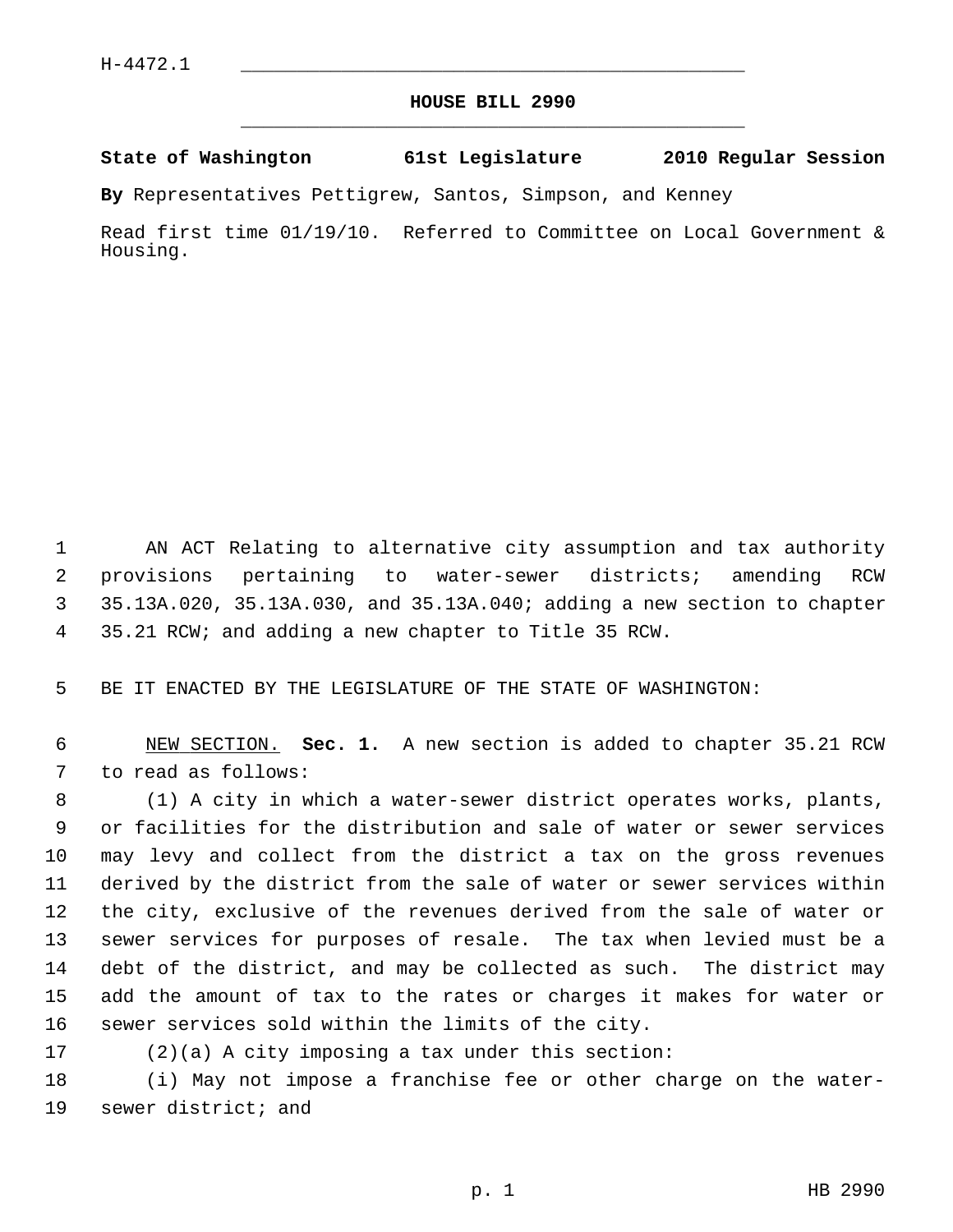1 (ii) May only do so through an interlocal agreement with the 2 district under chapter 39.34 RCW.

 3 (b) The interlocal agreement required by this subsection (2) must 4 identify the district as the collection and pass-through entity, with 5 revenues submitted to the city. The interlocal agreement may include 6 provisions addressing city assumptions of the water-sewer district and 7 the expenditure of revenues collected under this section in areas of 8 the district that are located within the corporate limits of the city.

 9 (3) For purposes of this section, the term "city" has the same 10 meaning as defined in RCW 35.13A.010.

11 NEW SECTION. **Sec. 2.** (1) A city choosing to impose a tax under 12 section 1 of this act that adopts a resolution to assume all or part of 13 a water-sewer district must complete a feasibility study of the 14 assumption. The study must be completed within six months of the 15 passage of the resolution to assume all or part of the district. The 16 study is not required if the board of commissioners of the district 17 consents to the assumption.

18 (2) The study must be jointly and equally funded by the city and 19 the district through a mutually agreed upon contract with a qualified 20 independent consultant with professional expertise involving public 21 water and sewer systems. The study must address the impact of the 22 proposed assumption on the city and district. Issues to be considered 23 must be mutually agreed upon by the city and district and must include, 24 but are not limited to, engineering and operational impacts, assumption 25 costs to the city and district, including potential impacts on future 26 water-sewer rates, bond ratings and future borrowing costs, the status 27 of existing water rights, and other issues jointly agreed upon.

28 (3) The findings of the study must be presented as a public record 29 and must be available to the registered voters of the entire district. 30 If the method of assumption requires the submission of a ballot 31 proposition to all registered voters of the district, the findings of 32 the study must be made available to these voters prior to a vote on the 33 proposed assumption.

34 NEW SECTION. **Sec. 3.** (1) A city choosing to impose a tax under 35 section 1 of this act may not assume jurisdiction of all or part of a 36 water-sewer district under RCW 35.13A.020, 35.13A.030, or 35.13A.040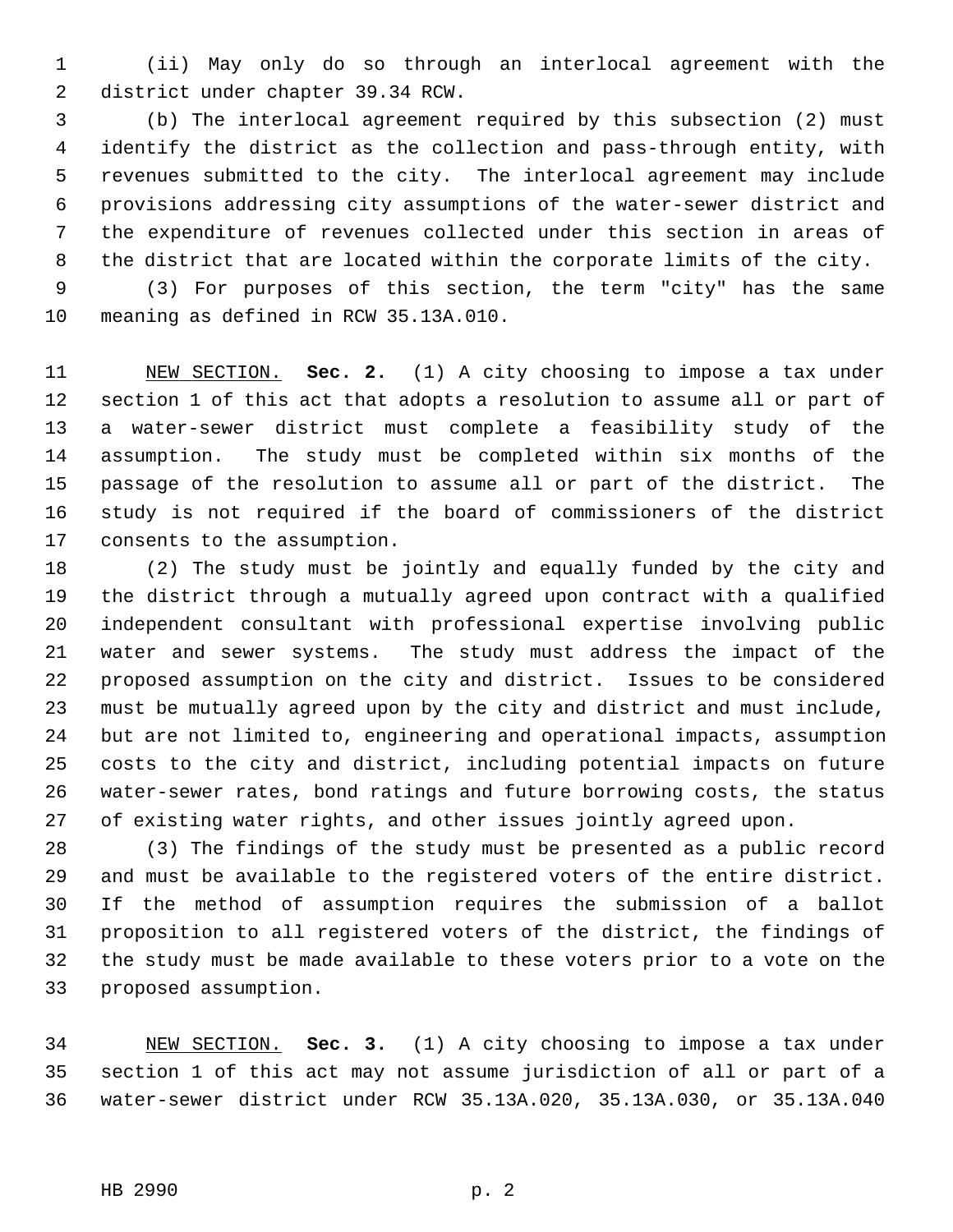1 without voter approval of a ballot proposition authorizing the 2 assumption. Ballot propositions under this section must be submitted 3 to all registered voters of the district. If a majority of the votes 4 cast on the proposition are in favor of the assumption, the assumption 5 may proceed as authorized under chapter 35.13A RCW.

 6 (2) Elections under this section must be conducted in accordance 7 with general election law, and the election costs must be borne by the 8 city seeking approval to assume jurisdiction of the district.

 9 NEW SECTION. **Sec. 4.** For purposes of this chapter, the term 10 "city" has the same meaning as defined in RCW 35.13A.010.

11 NEW SECTION. **Sec. 5.** (1) The assumption provisions in sections 2 12 through 4 of this act are alternative and in addition to other 13 provisions in chapter 35.13A RCW.

14 (2) Nothing in sections 2 through 4 of this act: (a) Limits or 15 otherwise modifies the assumption authority under chapter 35.13A RCW 16 for cities that do not impose a tax under section 1 of this act; or (b) 17 abrogates city and water-sewer district agreements for cities that do 18 not impose a tax under section 1 of this act.

19 **Sec. 6.** RCW 35.13A.020 and 1999 c 153 s 28 are each amended to 20 read as follows:

21 (1) Except as provided in section 3 of this act, whenever all of 22 the territory of a district is included within the corporate boundaries 23 of a city, the city legislative body may adopt a resolution or 24 ordinance to assume jurisdiction over all of the district.

25 (2) Upon the assumption, all real and personal property, 26 franchises, rights, assets, taxes levied but not collected for the 27 district for other than indebtedness, water, sewer, and drainage 28 facilities, and all other facilities and equipment of the district 29 shall become the property of the city subject to all financial, 30 statutory, or contractual obligations of the district for the security 31 or performance of which the property may have been pledged. The city, 32 in addition to its other powers, shall have the power to manage, 33 control, maintain, and operate the property, facilities and equipment 34 and to fix and collect service and other charges from owners and 35 occupants of properties so served by the city, subject, however, to any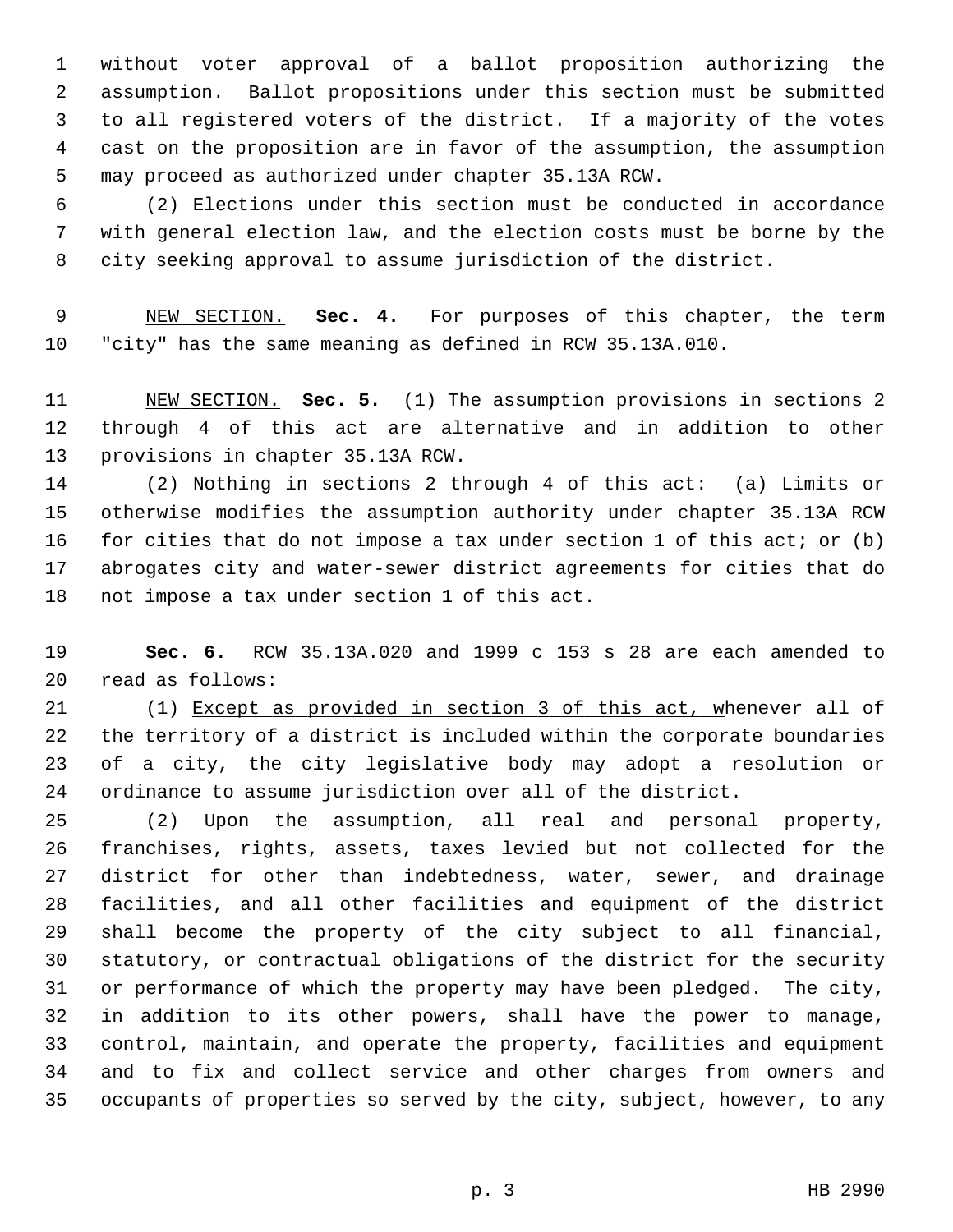1 outstanding indebtedness, bonded or otherwise, of the district payable 2 from taxes, assessments, or revenues of any kind or nature and to any 3 other contractual obligations of the district.

 4 (3) The city may by resolution or ordinance of its legislative 5 body, assume the obligation of paying such district indebtedness and of 6 levying and of collecting or causing to be collected the district 7 taxes, assessments, and utility rates and charges of any kind or nature 8 to pay and secure the payment of the indebtedness, according to all of 9 the terms, conditions and covenants incident to the indebtedness, and 10 shall assume and perform all other outstanding contractual obligation 11 of the district in accordance with all of their terms, conditions, and 12 covenants. An assumption shall not be deemed to impair the obligation 13 of any indebtedness or other contractual obligation. During the period 14 until the outstanding indebtedness of the district has been discharged, 15 the territory of the district and the owners and occupants of property 16 therein, shall continue to be liable for its and their proportionate 17 share of the indebtedness, including any outstanding assessments levied 18 within any local improvement district or utility local improvement 19 district thereof. The city shall assume the obligation of causing the 20 payment of the district's indebtedness, collecting the district's 21 taxes, assessments, and charges, and observing and performing the other 22 district contractual obligations. The legislative body of the city 23 shall act as the officers of the district for the purpose of certifying 24 the amount of any property tax to be levied and collected therein, and 25 causing service and other charges and assessments to be collected from 26 the property or owners or occupants thereof, enforcing the collection 27 and performing all other acts necessary to ensure performance of the 28 district's contractual obligations in the same manner and by the same 29 means as if the territory of the district had not been included within 30 the boundaries of a city.

31 When a city assumes the obligation of paying the outstanding 32 indebtedness, and if property taxes or assessments have been levied and 33 service and other charges have accrued for this purpose but have not 34 been collected by the district prior to the assumption, the same when 35 collected shall belong and be paid to the city and be used by the city 36 so far as necessary for payment of the indebtedness of the district 37 existing and unpaid on the date the city assumes the indebtedness. Any 38 funds received by the city which have been collected for the purpose of